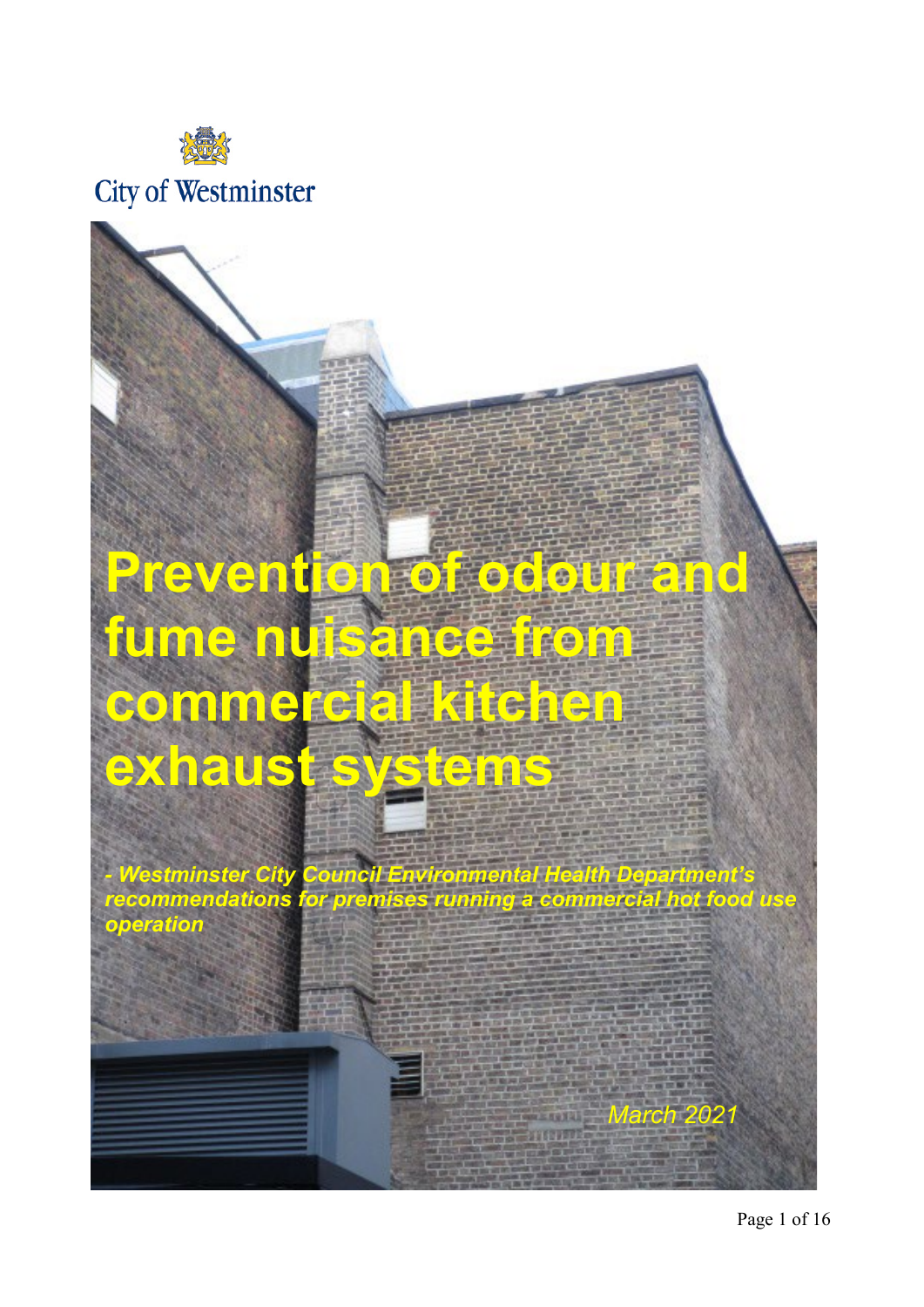## **SECTIONS:**

- **1. Methodical approach to preventing odour nuisance / loss of amenity from a commercial premises running a hot food business:**
	- 1.0 Introduction
	- 1.10 First option 'full-height' scheme
	- 1.20 Second option 'recirculation' system
	- 1.30 Third option 'low-level' externally discharging bespoke scheme
	- 1.31 Designing a bespoke low-level scheme

## **2. 'Universal' odour prevention schemes that permit operation of any food type:**

- 2.1 Standards for full-height external discharge
- 2.2 Standards for an acceptable recirculation system

## **3. Advantages of utilising full height or acceptable recirculation systems**

## **4. REFERENCES**

Westminster City Council Environmental Health Consultation Team Regulatory Support Team 2 Public Protection and Licensing

March 2021

Email: [ehconsultationteam@westminster.gov.uk](mailto:ehconsultationteam@westminster.gov.uk)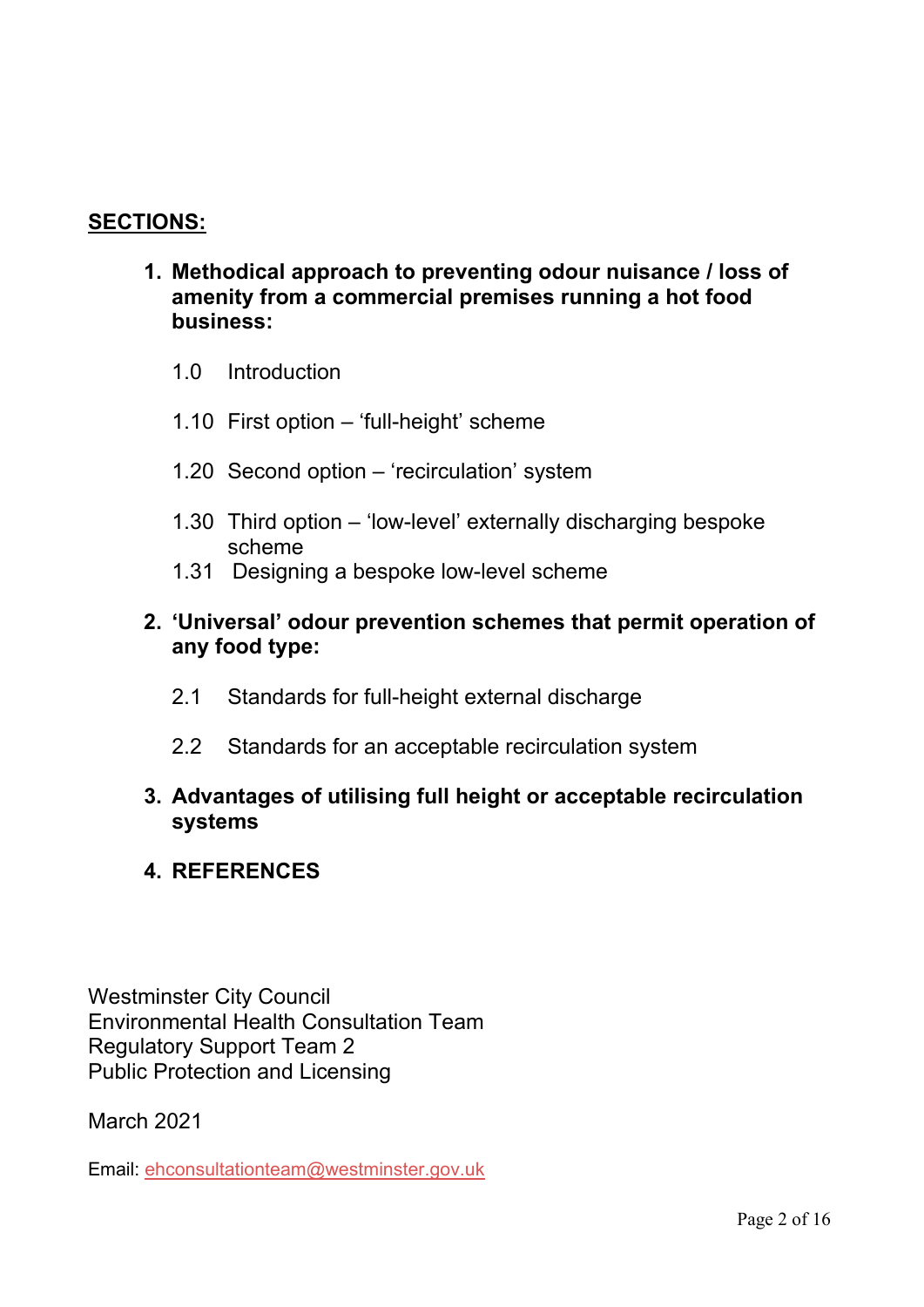## **1.0 Methodical approach to preventing odour nuisance / loss of amenity from a commercial premises running a hot food business**

**Introduction** – the recommendations in this guidance is for use by existing operators of hot food use premises and for those intending to provide a new hot food operation. This includes whether the hot food provision is by reheating only and/or by 'Primary Cooking'.

The following are the common situations when operators must carefully consider how fumes produced in the kitchen are treated and handled:

- **To alleviate odour nuisance resulting from the existing hot food operation** *eg following an abatement notice served under Section 80 of the Environmental Protection Act 1990*
- **Substantial changes proposed to type and/or intensity of hot food operation such that existing low-level discharging odour mitigation scheme is no longer compatible** *eg café now wanting to operate as an Indian restaurant*
- **New commercial hot food operation** *eg as permitted under planning Use Class E, new proposals under Sui Generis etc*

#### *NOTE:*

- o *prior to September 2020 Westminster Environmental Health (and Planning Department) only approved 'full-height' externally discharging schemes for new hot food use premises (or in limited situations an acceptable recirculation system). Where such schemes were not feasible applications for such new uses were recommended for refusal as Westminster already contains, for historical reasons, numerous existing low-level discharging premises that have required interventions by Council Officers on grounds of causing odour nuisance*
- o *'low-level' means discharging externally below level of roof eaves (and/or below level of dormer windows) of the building housing the commercial kitchen and/or below the height of any building that is within about 20m of the discharge point*
- o *this revised guidance is as a result of the changes that came into effect in September 2020 by The Town and Country Planning (Use Classes) (Amendment) (England) Regulations 2020 (SI 2020 No.757) whereby retail, restaurant etc uses are permitted developments under use Class E - thus many existing retail premises which may now propose to operate as hot food premises are likely to be at locations where a full height discharge route is impossible – a planning application will now only be required for any external plant/ducting if installed and not for a change of use.*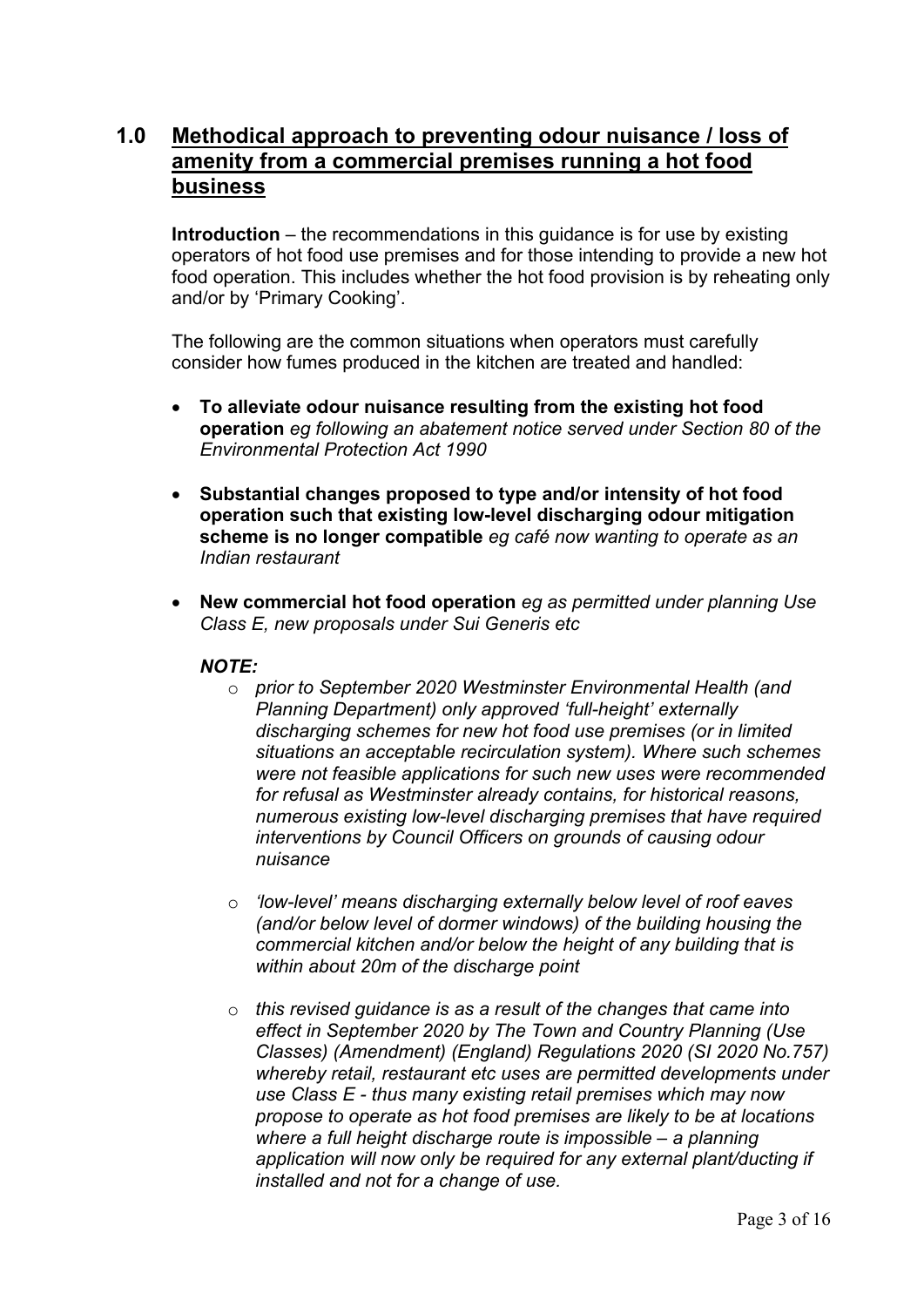**The following odour mitigation hierarchical approach is recommended for determining the appropriate method to prevent nuisance from a hot food producing commercial premises:**

- **1.10 First option** install the primary universal scheme of full-height discharge for preventing odour nuisance as such a scheme offers the following main benefits:
	- *permits all food types, intensity of operation and methods of cooking without requiring further adaptation to the odour mitigation system even if there are changes to the food operation in the future*

The standard for a full height scheme is described in more detail in Section 2.1

Any proposal either for an existing or a new hot food premises that does not intend to install a full-height scheme should justify why this option has not been put forward.

- **1.20 Second option** install the secondary universal scheme of an acceptable 'recirculation' system as such a scheme offers the following main benefit:
	- *ideal for particularly sensitive locations where even a low-level externally discharging system cannot be implemented. Although limited to cooking by electricity only (i.e. no gas or solid fuel can be used) nevertheless permits all food types to be produced.*

Section 2.2 of this guidance provides more details on an acceptable recirculation system.

**1.30 Third option** – only where the full-height or recirculation options cannot be implemented then a '**bespoke'** externally discharging at low-level system should be considered. It must be designed to at least **'Best Practicable Means' (BPM)** standards (i.e. to current optimum industry standards). This will usually be sufficient to prevent nuisance for the food type and intensity of operation intended at the time of the proposal.

However as no low-level externally discharging system can eliminate all odour, even if designed to enhanced BPM standards, Environmental Health advice on whether such a scheme will definitely prevent nuisance shall always be:

*'a desk-top assessment by Environmental Health shows the proposed 'low-level' externally discharging scheme meets 'Best Practicable Means' standards for the food operation proposed and is therefore unlikely to result in odour nuisance. However final assessment as to whether the*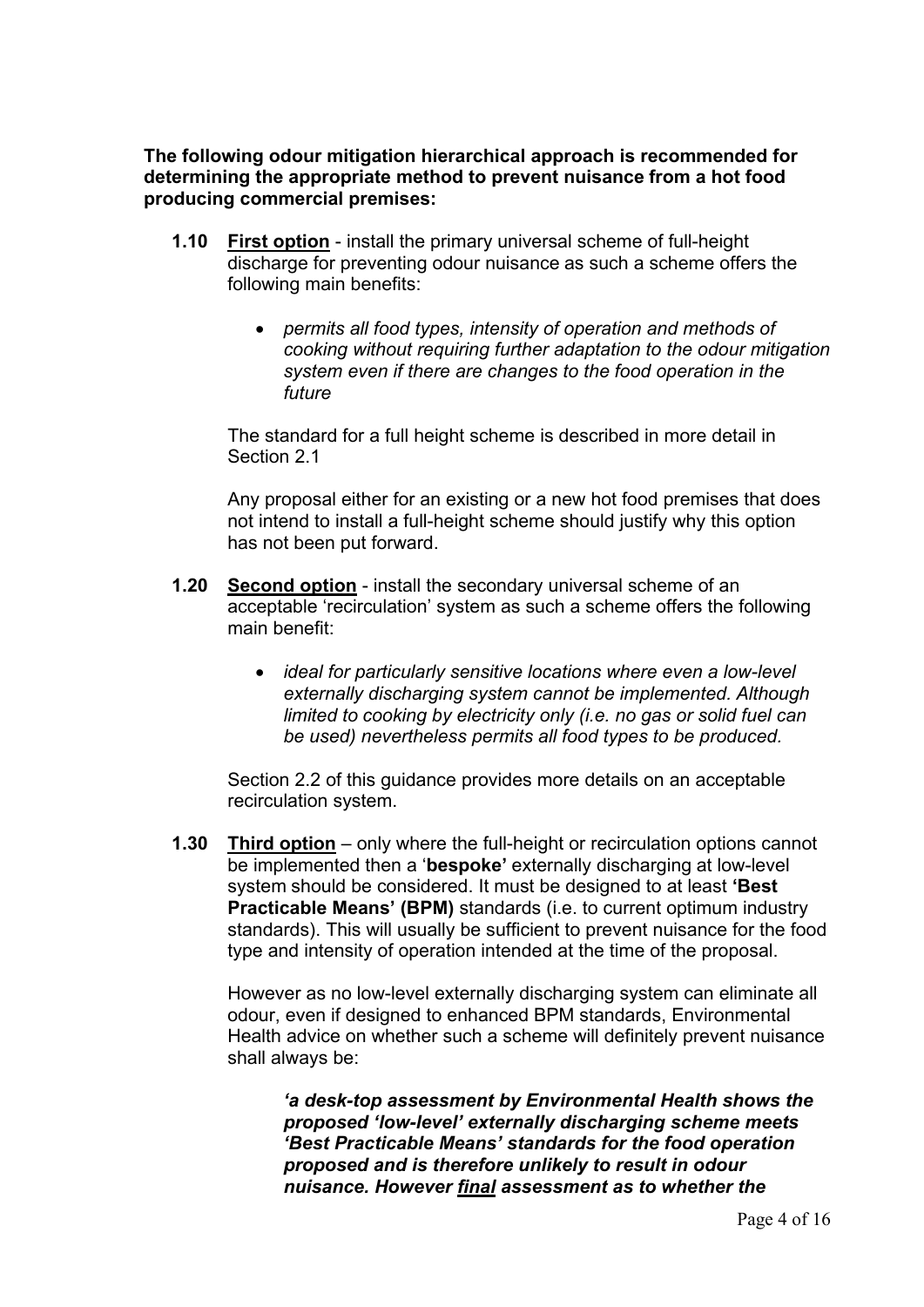*system will prevent odour or fume nuisance will only be able to be made after the system has been installed and started operations under its most intense use conditions - should nuisance still occur post installation and after operations have started then further adaptations will be required.'*

#### *NOTE:*

 *Final acceptance of any low-level externally discharging installation shall usually require applicants to submit a postinstallation report showing it has been installed in accordance with the design submitted and demonstrate that no nuisance is being caused after the hot food use commences operations*

*For particularly sensitive locations a proposed scheme's effectiveness could be supported by submitting an assessment of odour nuisance based on FIDOL factors (i.e. Frequency, Intensity, Duration, Odour unpleasantness and Location) – the methodology is described in more detail in the 'Guidance on the assessment of odour for planning' from the Institute of Air Quality Management.*

 *Clearly any future significant changes to the food operation will require operators to re-assess the low-level scheme for its effectiveness in continuing to prevent odour nuisance.* 

#### **1.31 Designing a bespoke low-level externally discharging scheme:**

The bespoke scheme appropriate for a particular food operation is recommended to be determined by using the risk assessment method provided in Annex C of the Government's '*Guidance on the Control of Odour and Noise from Commercial Kitchen Exhaust Systems, 2005, DEFRA.'* For information, Annex C is reproduced on the following page.

Although DEFRA withdrew this guidance in 2017 it can still be used as a source of information and advice on many of the various systems available *– this guidance can be 'googled' (recommend EMAQ guidance is used -see below)*

*NOTE: it is unclear if the government will be replacing the DEFRA guidance. In the meantime in 2018 Ricardo-AEA Limited, who were involved in producing the original DEFRA document, have produced under the brand name EMAQ an updated guidance 'Control of Odour and Noise from Commercial Kitchen Exhaust Systems' – this can be purchased at the following website;*

• *[https://ee.ricardo.com/downloads/air-quality/control-of-odour-and](https://ee.ricardo.com/downloads/air-quality/control-of-odour-and-noise-from-commercial-kitchen-exhaust-systems)[noise-from-commercial-kitchen-exhaust-systems](https://ee.ricardo.com/downloads/air-quality/control-of-odour-and-noise-from-commercial-kitchen-exhaust-systems)*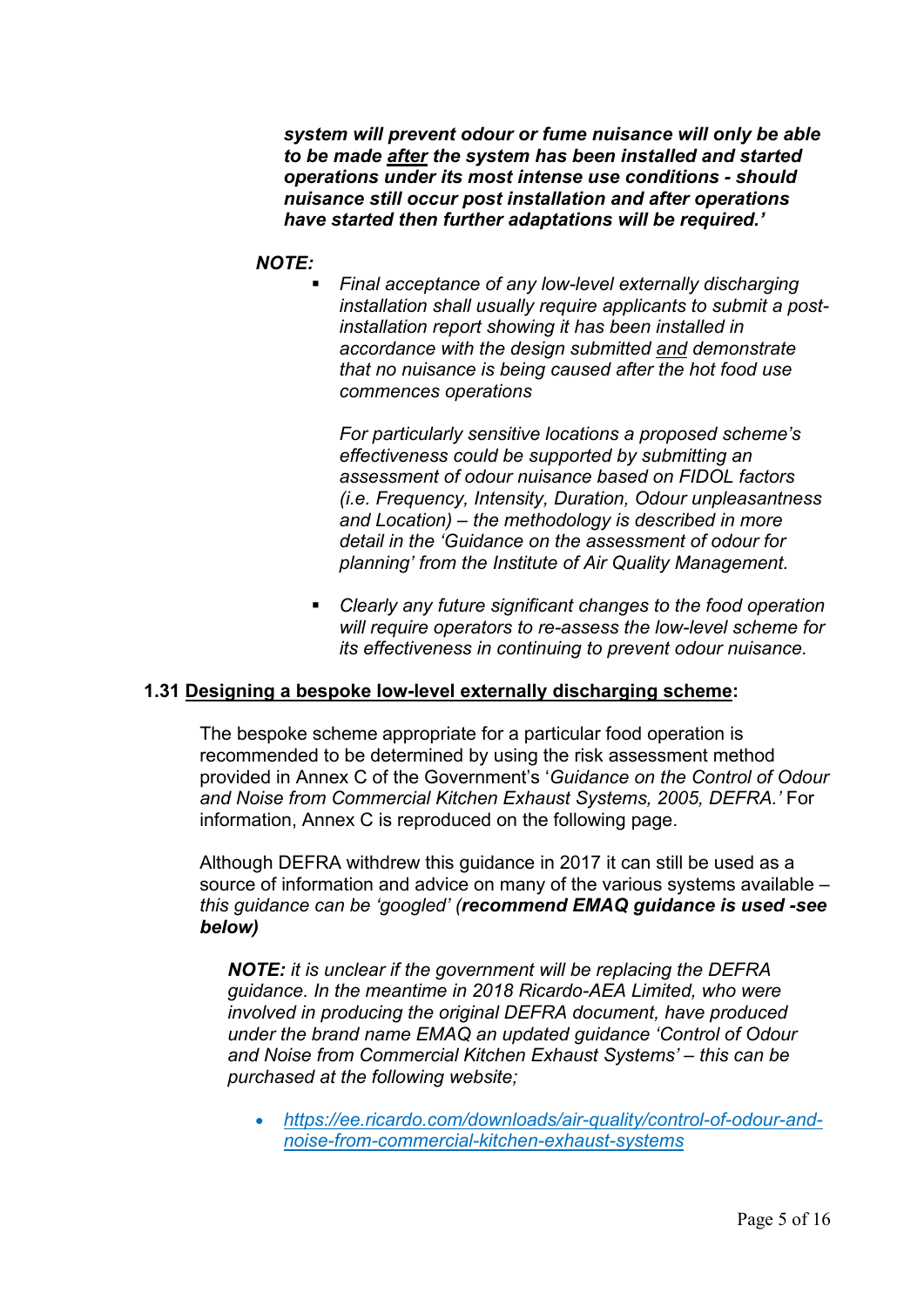*Annex C: Risk Assessment for Odour - Guidance on the Control of Odour and Noise from Commercial Kitchen Exhaust Systems, 2005, DEFRA:*

*Odour control must be designed to prevent odour nuisance in a given situation. The following score methodology is suggested as a means of determining odour control requirements using a simple risk assessment approach.* 

| <b>Impact Risk</b> | <b>Odour Control</b><br><b>Requirement</b> | <b>Significance Score*</b> |
|--------------------|--------------------------------------------|----------------------------|
| Low to Medium      | Low level of odour<br>control              | Less than 20               |
| High               | High level of odour<br>control             | 20 to 35                   |
| Very high          | Very high level of odour<br>control        | more than 35               |

*\* based on the sum of contributions from dispersion, proximity of receptors, size of kitchen and cooking type:*

| <b>Criteria</b>                            | Score        | <b>Score</b>            | <b>Details</b>                                                             |  |  |
|--------------------------------------------|--------------|-------------------------|----------------------------------------------------------------------------|--|--|
| Dispersion                                 | Very poor    | 20                      | Low level discharge, discharge into<br>courtyard or restriction on stack.  |  |  |
|                                            | Poor         | 15                      | Not low level but below eaves, or<br>discharge at below 10m/s              |  |  |
|                                            | Moderate     | 10                      | Discharging 1m above eaves at 10-<br>15m/s                                 |  |  |
|                                            | Good         | 5                       | Discharging 1m above ridge at 15 m/s                                       |  |  |
| Proximity of<br>receptors                  | Close        | 10                      | Closest sensitive receptor less than<br>20m from kitchen discharge.        |  |  |
|                                            | Medium       | 5                       | Closest sensitive receptor between 20<br>and 100m from kitchen discharge.  |  |  |
|                                            | Far          | $\overline{\mathbf{1}}$ | Closest sensitive receptor more than<br>100m from kitchen discharge.       |  |  |
| Size of kitchen                            | Large        | 5                       | More than 100 covers or large sized<br>take away.                          |  |  |
|                                            | Medium       | 3                       | Between 30 and 100 covers or<br>medium sized take away.                    |  |  |
|                                            | <b>Small</b> | $\mathcal{I}$           | Less than 30 covers or small take<br>away                                  |  |  |
| Cooking type (odour<br>and grease loading) | Very high    | 10                      | Pub (high level of fried food), fried<br>chicken, burgers or fish & chips. |  |  |
|                                            | High         | $\overline{7}$          | Kebab, Vietnamese, Thai or Indian.                                         |  |  |
|                                            | Medium       | 4                       | Cantonese, Japanese or Chinese.                                            |  |  |
|                                            | Low          | 1                       | Most pubs, Italian, French, Pizza or<br>steakhouse.                        |  |  |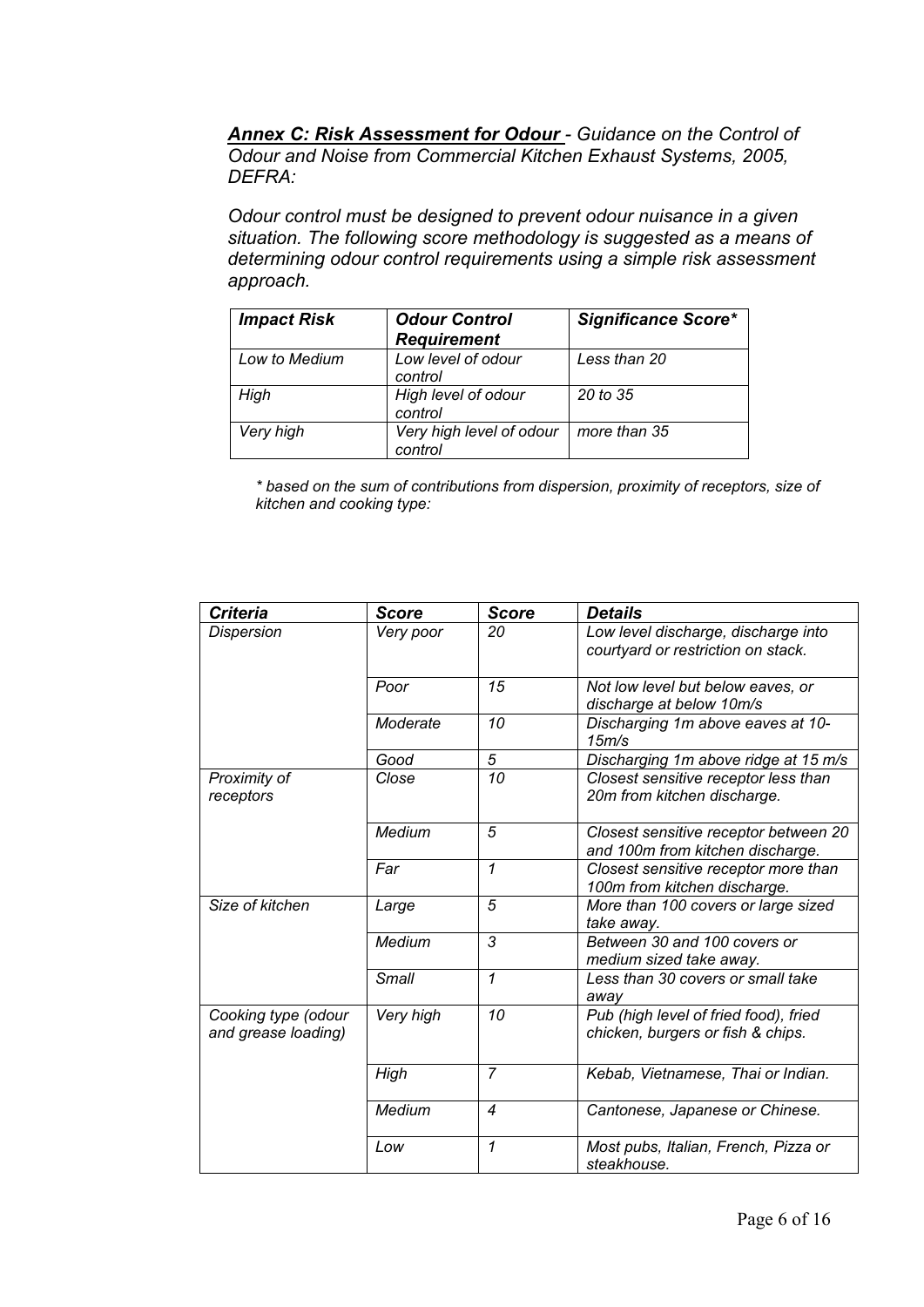| <b>Example</b>                       | <b>Dispersion</b> | <b>Proximity</b><br>of<br>receptors | Size of<br><b>Kitchen</b> | Cooking<br><b>Type</b> | <b>Total</b><br><b>Score</b> |
|--------------------------------------|-------------------|-------------------------------------|---------------------------|------------------------|------------------------------|
| 1. Small Indian<br>restaurant        | 20                | 10                                  |                           |                        | 38                           |
| 2. Pub                               |                   | 5                                   | 5                         |                        | 16                           |
| 3. Medium sized French<br>restaurant | 15                | 10                                  | 3                         |                        | 29                           |
| 4. Large burger<br>restaurant        | 10                | 10                                  | 5                         | 10                     | 35                           |

*Example application of scoring procedure for four different cooking situations:*

#### *Example 1*

• Represents a small Indian restaurant with the kitchen ventilation extract discharging *into a small courtyard.*

#### *Example 2*

• *Represents a traditional pub cooking a range of food types with the kitchen ventilation extract discharging at roof ridge. The pub is located in a rural location with the closest receptors 25 m away.*

#### *Example 3*

• *Represents a medium sized French restaurant. The restaurant occupies the ground floor of two story building (adjacent buildings are taller). The kitchen extract discharges at roof eaves.*

#### *Example 4*

• *Represents a large burger restaurant. The restaurant occupies a building within 20m of residential properties. The kitchen extract discharges at roof eaves.*

*Examples 1 and 4 are locations where the risk of problems arising due to these types of cooking activity are very high. In both instances, improving dispersion (e.g. to 1 m above*  roof ridge) will reduce the risk ranking. Based on this assessment approach the emissions *from these restaurants will need a very high level of odour control to prevent nuisance. The level of odour control requirement is reduced with improvement in stack dispersion.*

*Example 2 is a location where the risk of problem occurring due to this type of cooking activity is low to medium. Based on this assessment approach the emissions from these restaurants will need a low to medium level of odour control to prevent nuisance.*

*Example 3 is a location where the risk of problems occurring due to this type of cooking activity is high. Based on this assessment approach the emissions from the restaurant will need a high level of odour control to prevent nuisance. The level of odour control requirement is reduced with improvement in stack dispersion.*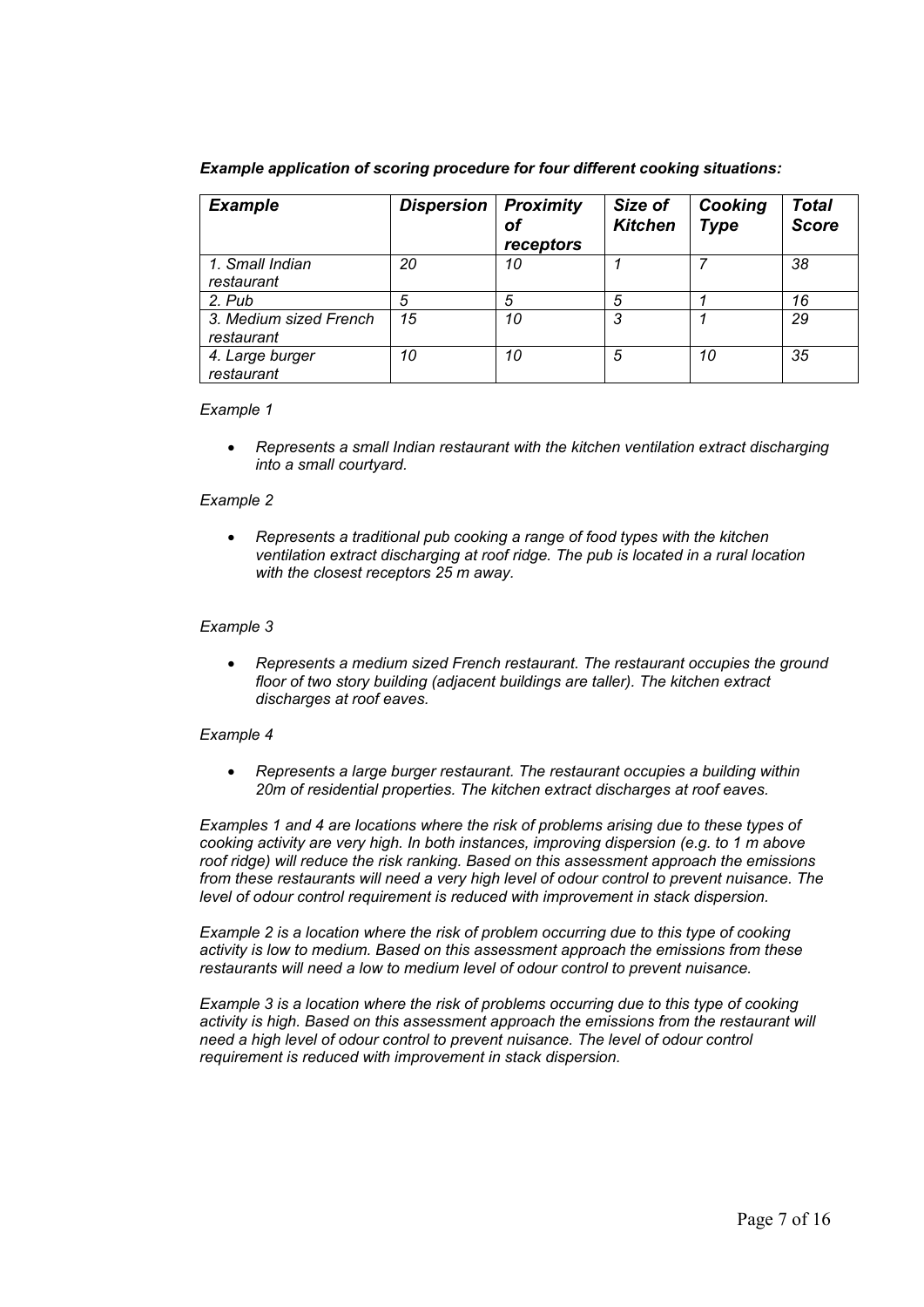## **2.0 Odour prevention schemes that provide a 'Universal' solution to prevent nuisance for any food operation**

### **i. Introduction - precautionary approach – desk-top evaluation**

When carrying out a 'desk-top' evaluation Environmental Health can only recommend for approval, without qualification, schemes that offer a 'universal' solution to prevent nuisance as these can usually cope with any food type and/or intensity of operation.

#### **ii. 'Universal' schemes that prevent odour nuisance**

The only universal schemes currently acceptable to Westminster Environmental Health are the following:

**a) A scheme of 'full-height' discharge of the kitchen fumes** *(this will permit a full range of cooking styles including utilising any fuel types - gas, solid fuel and/or electricity)* - see *Section 2.1*

OR

**b) An acceptable 'recirculation' system where there is no direct external discharge of the kitchen fumes and where all food operations utilise cookline equipment operated by electricity only -** *see Section 2.2*

## **2.1 Standards for 'Full Height' Kitchen Extract Discharge**

Full height is where dispersion enables adequate dilution to occur before the plume interacts with a receptor. This thus provides a universal and permanent solution in preventing nuisance no matter what the mix of food styles, equipment, fuel utilised and/or intensity of operation.

To achieve optimum dispersion the effective stack height is achieved by the discharge point being designed to be at 'full-height' where

- i. Full height means;
	- discharge point must be at least 1m above roof eaves (or 1m above flat roof) including 1m above any dormer windows of the building housing the commercial kitchen and/or any other openings *(ideally, discharge point should be at chimney height or 1m above roof ridge)* and
	- be above the height of any building within about 20m of the discharge point and
	- at sufficient discharge velocity to limit the potential entrainment of exhaust air (*i.e. efflux velocity usually at least 8m/s)*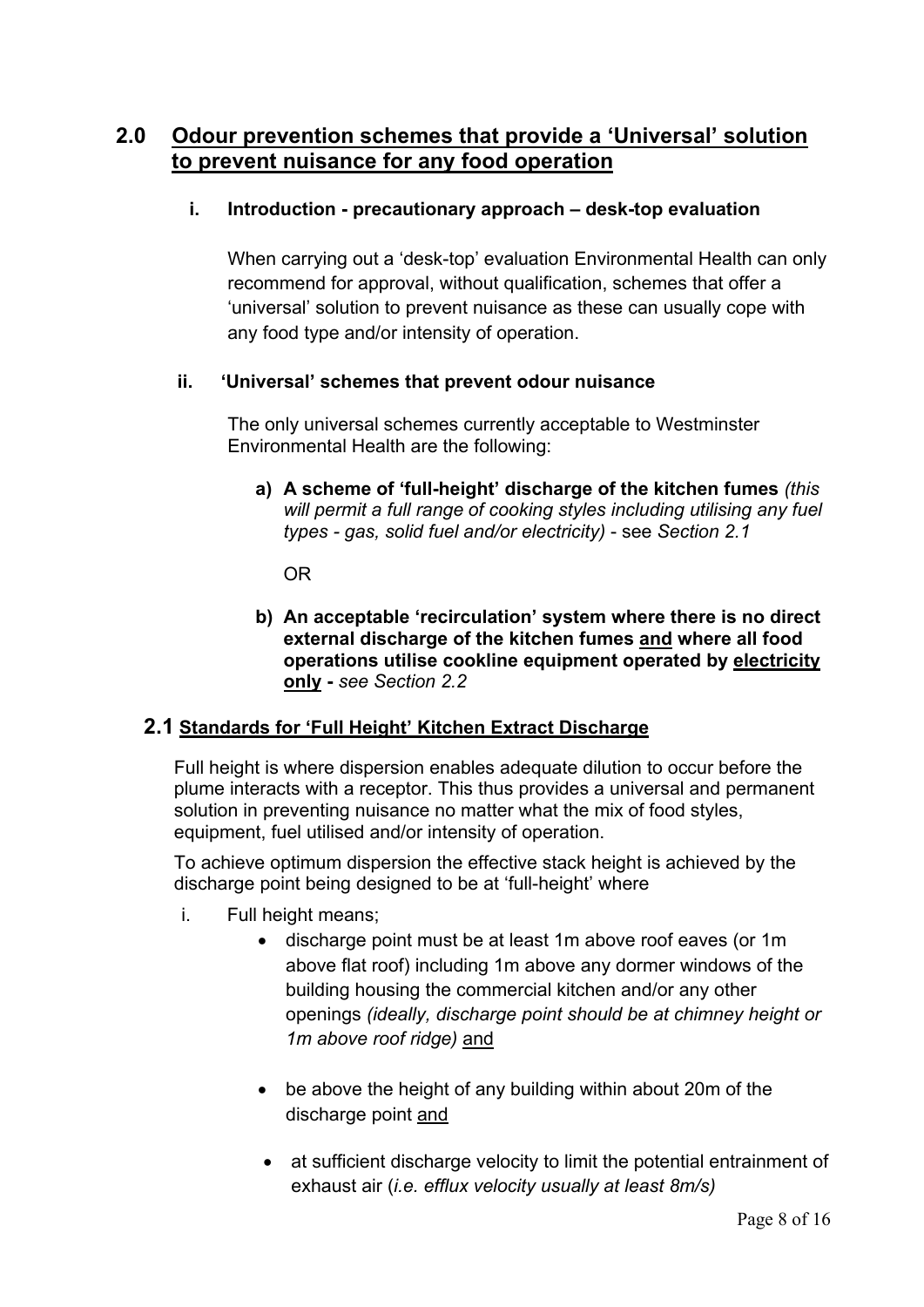In addition, if above complied with, the following also applies;

• if there are surrounding receptors at a distance of between approximately 20m - 50m away that are higher than the discharge point then a scheme providing a high level of odour reduction must also be incorporated

*NOTE: Buildings that are more than about 50m distance away (even if these are higher than the discharge point) are normally considered to be far enough for adequate natural dilution to have occurred.* 

- ii. The design of the final discharge point must be vertically upwards and unhindered *i.e. use of plate, cowl or cap methods for the prevention of rainwater penetration should not be employed;*
- iii. All kitchen extract ducting should comply with Building Engineering Services Association (BESA) document TR19 to enable adequate cleaning and maintenance. This normally means fitting access panels/hatches at approximately 2-3 metre intervals *(see figure 1).*



*Figure 1 - Access panel for duct cleaning*

- iv. Within the kitchen the following should also be achieved:
	- Humidity target 40-70%
	- Temperature ambient target approx.  $25^{\circ}$ C
	- Make up air supply in accordance with BESA document DW172 2018
	- Internal noise level should be maximum between NR40-NR50
- v. Any external installation shall also require the approval of the Planning Department for noise/vibration, visual impact and conservation area considerations *e.g. see figure 2. (Note also - any cladding must be made of non-flammable materials approved by Building Control and/or Fire*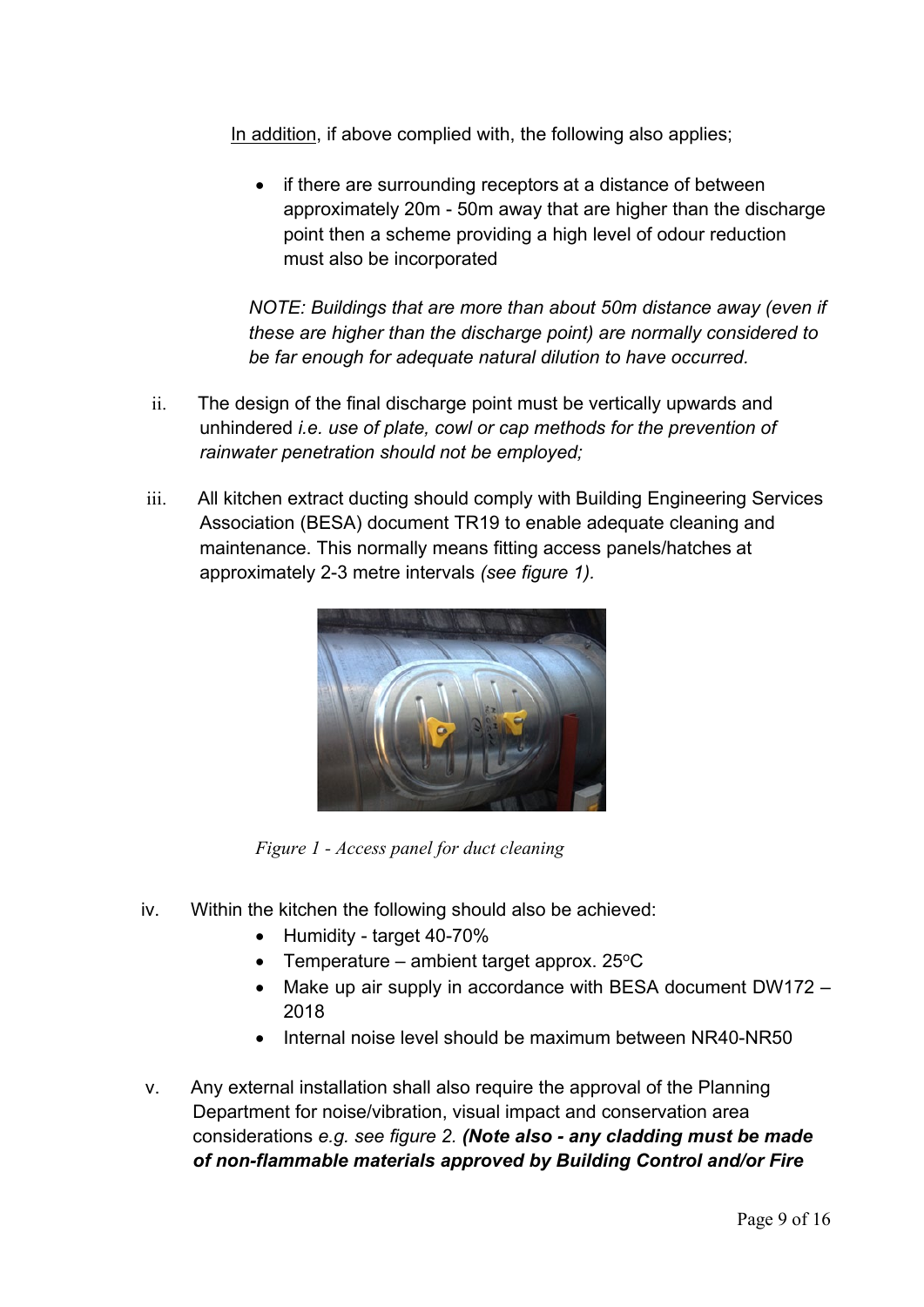## *Brigade and still allow access to the cleaning and maintenance doors/hatches)*



*Figure 2 Good aesthetic design of extract duct with matching pseudo brick effect (note includes access panels)*

## **2.2 Standards for an acceptable 'Recirculation' System**

As an alternative to a full height discharging system a 'recirculation' scheme could be appropriate if all cookline equipment **operates by electricity only**. Westminster Environmental Health accept such schemes as they too can permit a wide range of food types without requiring further adaptations.

The acceptability of a recirculation scheme shall require the system demonstrating compliance with the following standards as a minimum:

- a) No direct external discharge to atmosphere of the cooking fumes
- b) All cookline equipment to operate by **ELECTRICITY** only
	- **i.e. no gas and/or solid fuel cooking permitted** *note when gaseous or solid fuel is burned the products of combustion, such as carbon monoxide gas, are released which are difficult to eliminate. In any case, the Gas Safety Regulations would require external discharge if such fuel was utilised.*
- c) The recirculated air must comply with The Workplace (Health, Safety and Welfare) Regulations 1992 - *these Regulations require that employers provide effective and suitable ventilation in every enclosed workplace. This includes kitchens that need ventilation to create a safe and comfortable working environment.*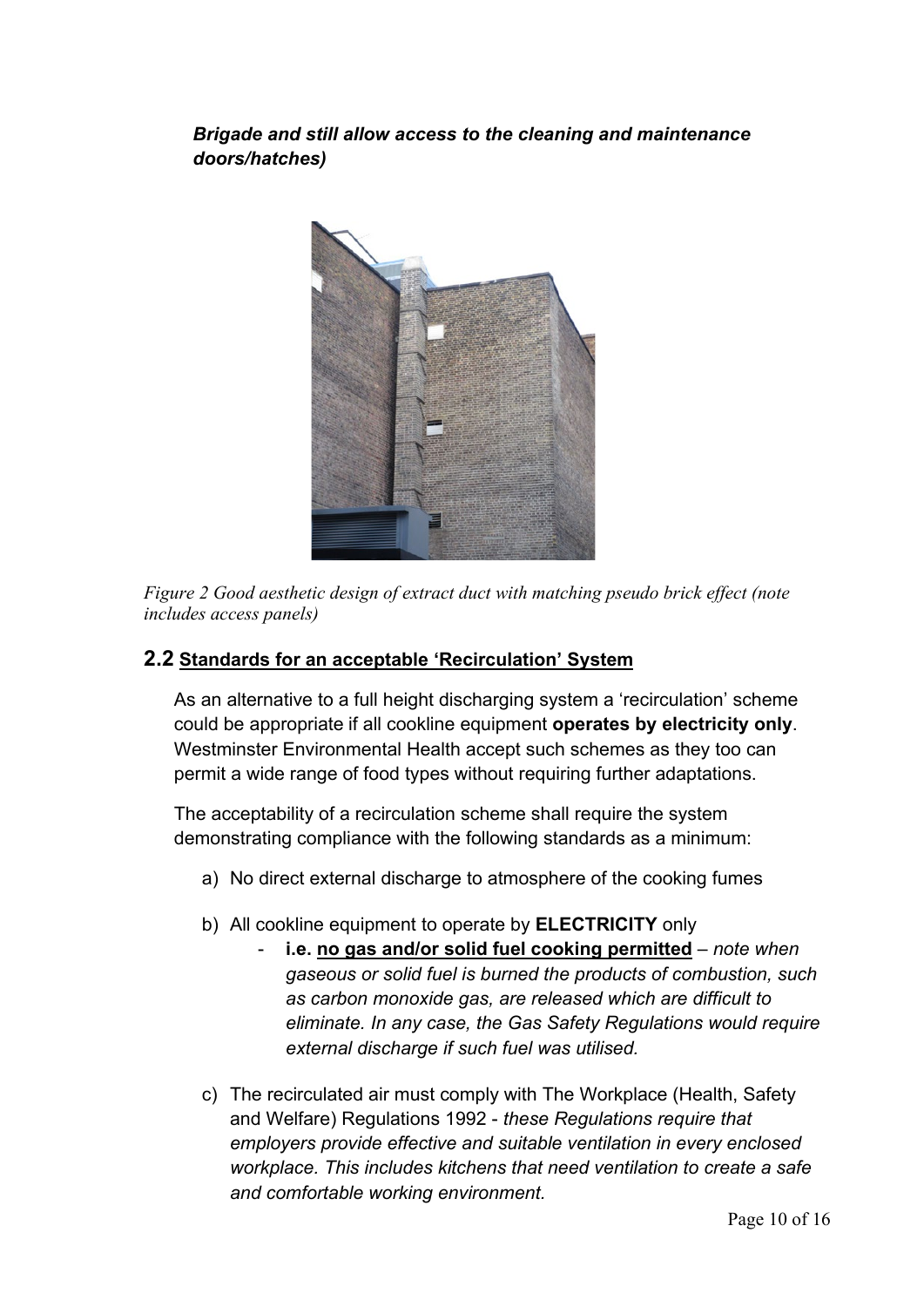Any proposal submitted must therefore show that the design of the supplier's system **has been tested** to achieve the following standard for the quality of the recirculated air:

- i. Comply with Occupational exposure limits as set out in HSE publication 'EH40 Workplace Exposure' particularly for;
	- Airborne Dusts (Aerosol)
	- Gases (CO, CO<sub>2</sub>, Ozone, NO<sub>x</sub>)
	- **Hydrocarbons**

The testing must be carried out by an independent ISO 17025 UKAS accredited laboratory.

- d) Within the kitchen the following should also be achieved:
	- Humidity target 40-70%
	- Temperature ambient target approx.  $25^{\circ}$ C
	- Make up air supply in accordance with BESA document DW172 -2018
	- Internal noise level should be maximum between NR40-NR50
- e) An acceptable recirculation system will also have the following design features:
	- The Recirculation system must not incorporate elements that generate or add chemicals e.g. Ultraviolet (UV), Ozone, Electrostatic Precipitators (ESPs) etc.
	- The Recirculation system must be interlocked with the Electric Cooking Equipment, such that cooking is only enabled when airflow is established and proved.
	- The status of filters within the Recirculation unit must be monitored preferably, via remote 'dial up / internet' access – to maintain system performance, recirculating air quality & Kitchen Staff well-being.
	- The removal of any filters from the system must render the system inoperable by default.
	- System must have clear signage on it stating that no gas or solid fuel equipment can be employed at the premises.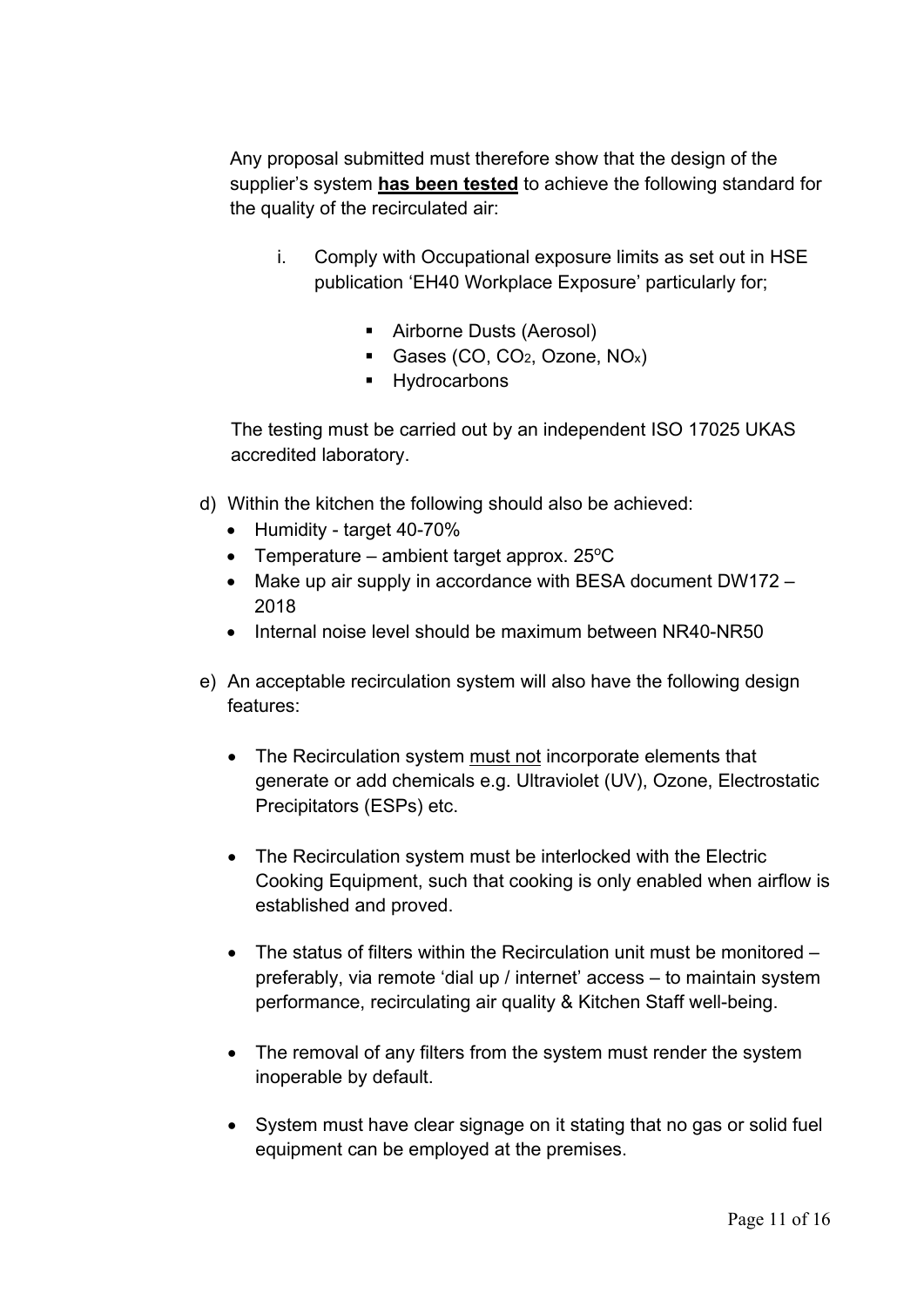Also the design of the system must utilise such components that enables operators, if they so wish, to engage third parties to carry out maintenance of the system particularly after any guarantee period has ended. Information provided to the operator must include the operational standards for the component parts that must be adhered to for optimal operation.

As of March 2021, the following suppliers have provided test results from accredited independent laboratories showing the recirculated air from their Recirculation System's complies with The Workplace (Health, Safety and Welfare) Regulations 1992 (i.e. in compliance with the workplace exposure limits set out in HSE document EH40):

- *Reco-Air, 14 Heritage Park, Hayes Way, Cannock, Staffordshire, WS11 7LT*
- *CK Direct Duct & Maintenance Ltd, Unit 15 Tresham Road, Orton Southgate, Peterborough, PE2 6SG*
- *Purified Air Limited, Lyon House, Lyon Road, Romford, Essex RM1 2BG*

*Note: If appropriate, suppliers could still be asked for post-installation testing of the re-circulated air.*

To enquire if other suppliers have been added to the list or if suppliers wish to be added to the list of acceptable suppliers then please e-mail Westminster Environmental Health Consultation Team at the following address:

- [ehconsultationteam@westminster.gov.uk](mailto:ehconsultationteam@westminster.gov.uk)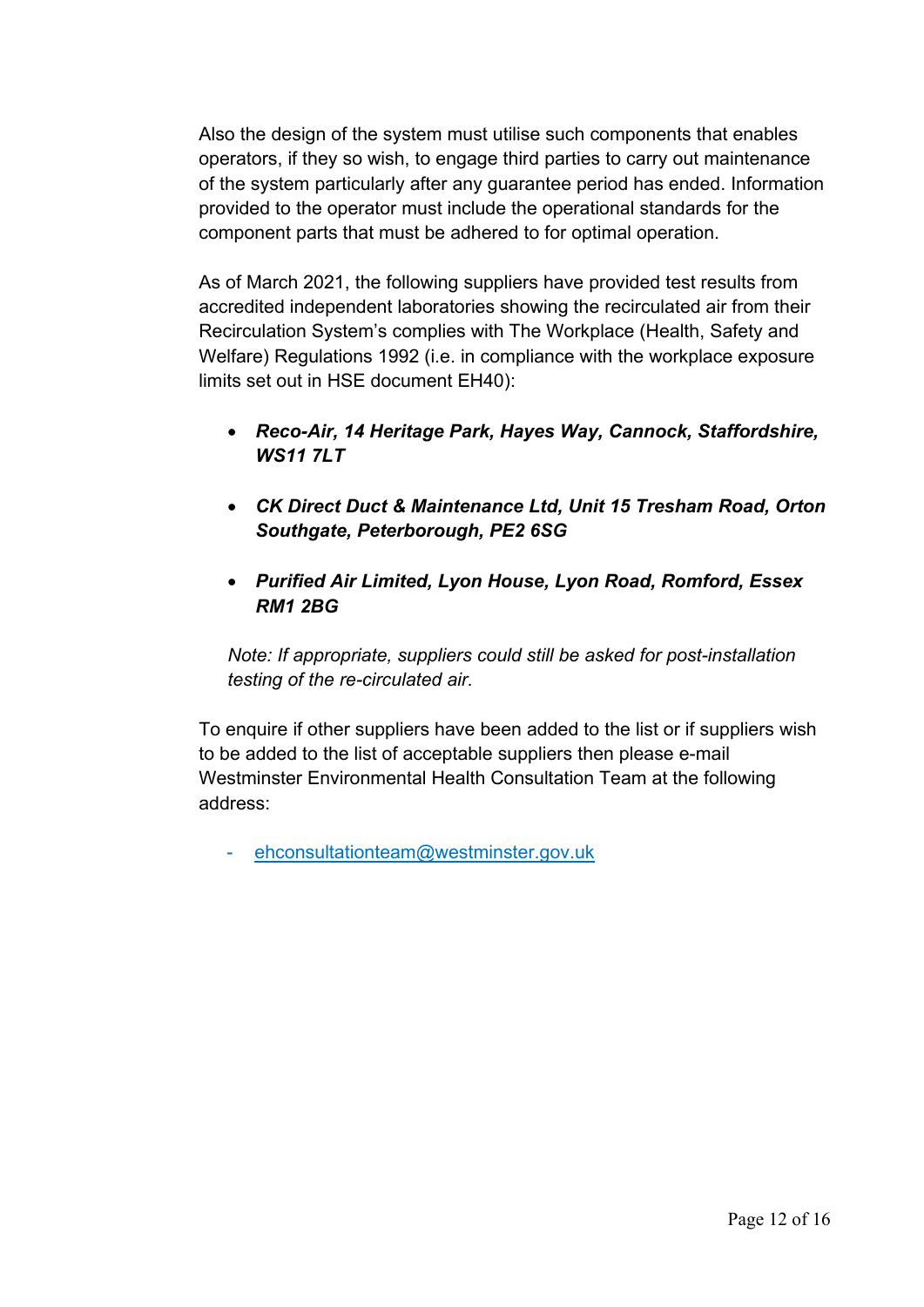## **3.0 Reasons for requiring 'full-height' discharge (or an acceptable 'recirculation') for kitchen extract ventilation systems**

Westminster Environmental Health recommends commercial premises with a hot food operation to incorporate a 'full-height' discharge scheme (or an acceptable 'recirculation' system). All other schemes discharging externally at low-level, even if to BPM standards, can only finally be determined as being suitable once in operation and will likely require further adaptations should the hot food operation change in the future.

- i. The reasons for recommending the 'Universal' schemes are summarised below:
	- a) Westminster already has numerous existing commercial hot food premises that discharge externally at low level – most of these are present for historical reasons.

These low-level discharging premises generate significant number of nuisance complaints requiring the Environmental Health Department (and often Planning Enforcement) to take remedial action. Nuisance usually results if the food operation changes or intensifies and/or from lack of maintenance of each of the many elements that comprise a bespoke low-level discharging system.

Resolving odour nuisance under Statutory Nuisance legislation from these existing low discharging premises is also time consuming for all concerned (persons affected, the businesses themselves and Officers of the Council) as the investigation and potential mitigation measures are rarely straightforward.

- b) Westminster, apart from in the Royal Parks, is a densely populated and built up area where any new use can have significant impact on other users if the new operation consists of low-level external discharge that has not been carefully designed and/or installed poorly
- c) Premises with suitably maintained and cleaned full-height discharge systems (or acceptable recirculation schemes) rarely have generated odour or fume nuisance even if a food operation has been changed or intensified – problems usually only arise if the ducting has not been regularly cleaned internally or has been allowed to corrode
- d) Westminster Environmental Health therefore considers that new operations or those that are causing nuisance should install systems that are 'future proofed' so as not to add to the burden caused by existing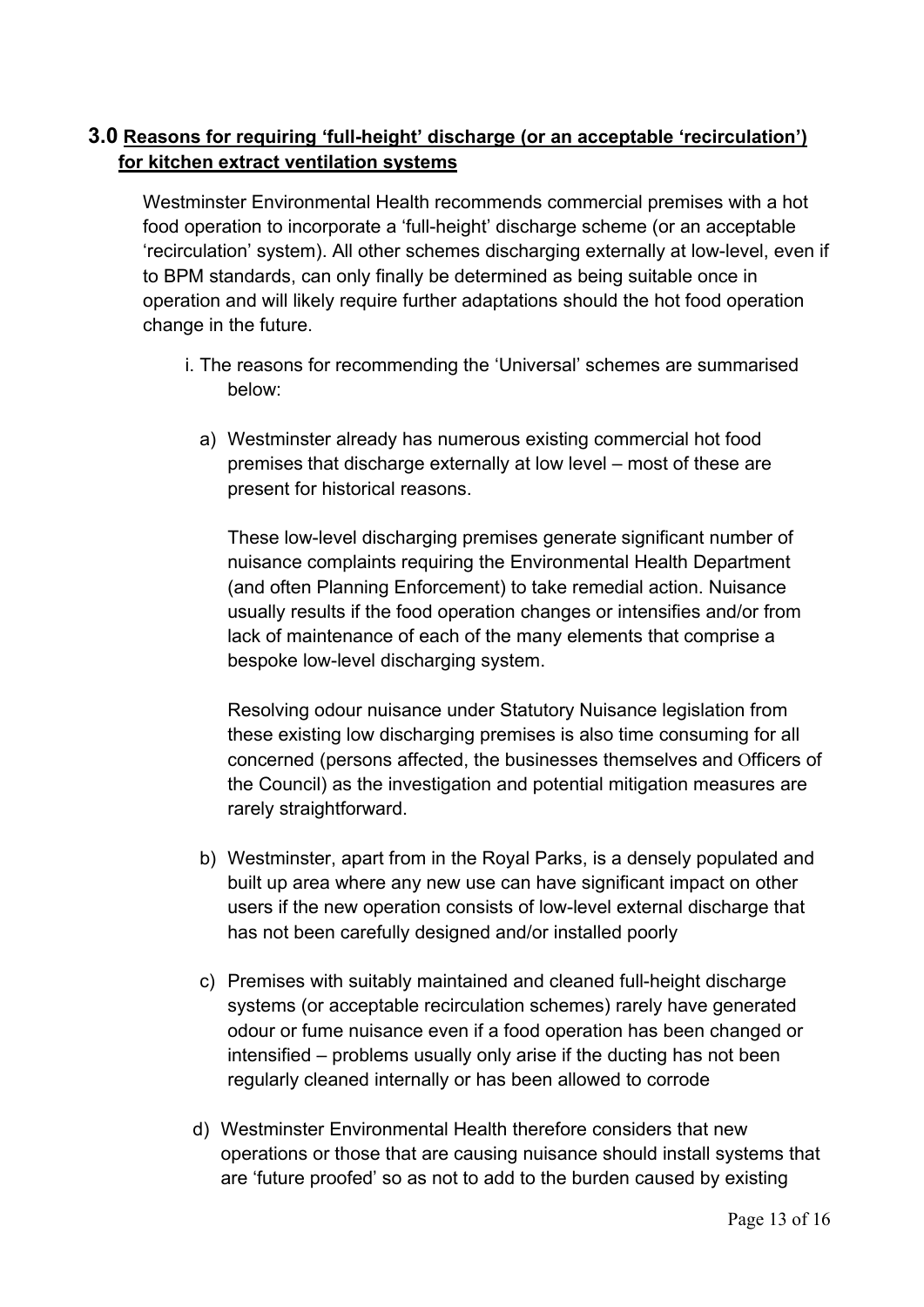operations. The following aspects of a 'full-height' scheme confer future proofing of such uses:

- Kitchen extract ventilation systems discharging at full-height are more likely to achieve the planning standard of 'no loss of amenity' as no odour reduction system discharging externally at low level can completely eliminate all odours.
- Discharging to the 'full height' standard gives complete flexibility for a full range of food types and cooking methods to be provided without necessarily having to further adapt the extract ventilation system - this includes enabling cooking by gas, electricity, solid fuels or any combinations of fuel types.
- Full height systems normally require relatively little maintenance whereas low externally discharging bespoke systems consist of numerous elements needing constant monitoring and maintenance of their component parts.
- e) Low-level externally discharging systems have to be **bespoke** designed for the particular food operation. *Eg one designed for a fish and chip operation is unlikely to be effective for a Chinese restaurant or other high impact operations.*

Additionally, assessment of whether the low level externally discharging bespoke system will achieve its aim can only finally be undertaken after it comes into operation whereas full height or acceptable recirculation schemes can provide that assurance at the design stage.

- f) Amongst the advantages of an acceptable recirculation systems are the following:
	- recirculation systems are 'self-policing' as a failure to maintain it will result in the premises own staff and customers being the first to be affected
	- external ducting/plant usually not required less planning impact especially in conservation areas
	- internal ductwork through the building block also usually not required thus saving space within a building that has other users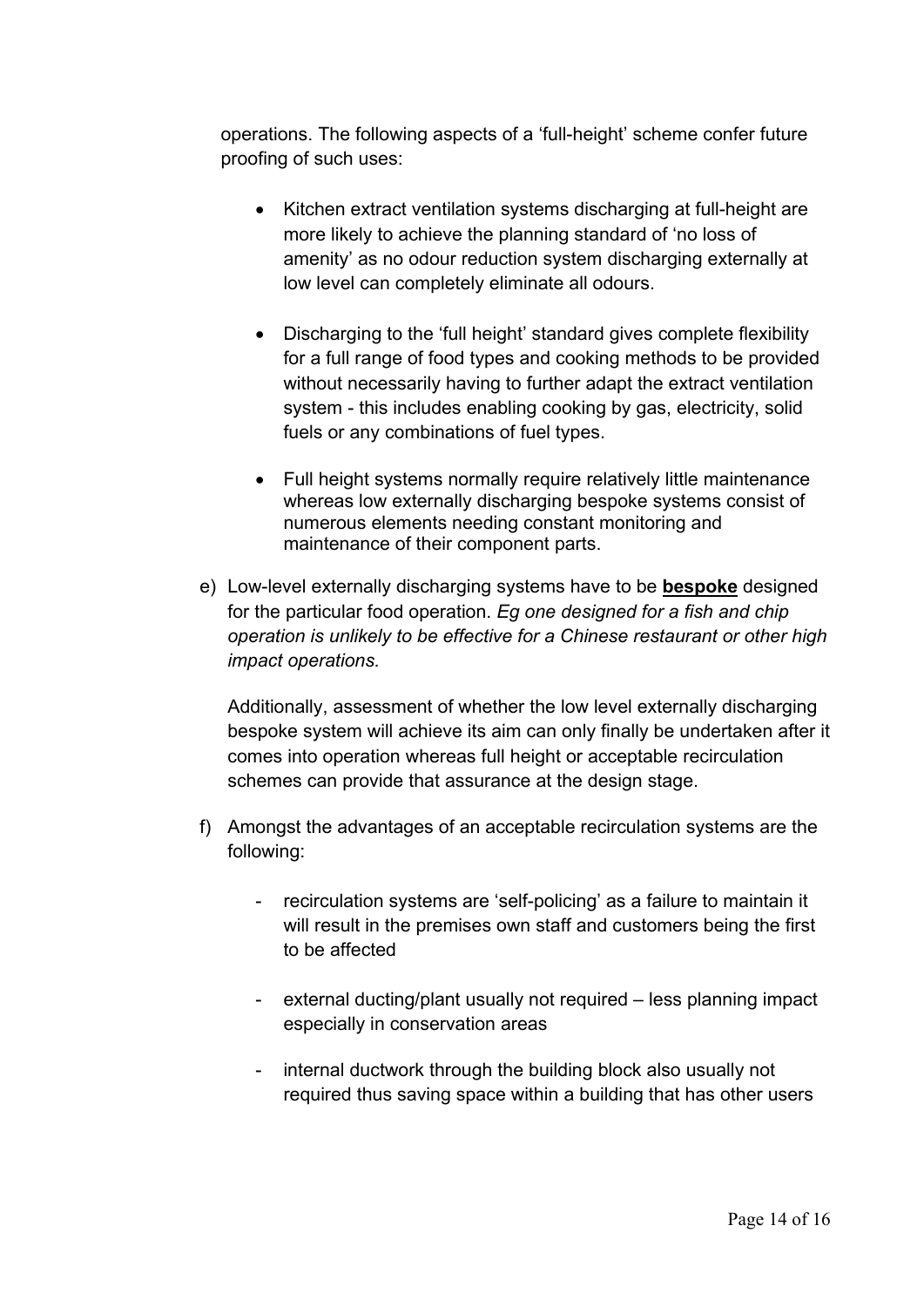- ii. **Westminster is an Air Quality Management Area (AQMA)** under the Clean Air Acts and our Action Plan requires controls that offer the best mitigation and pollution reduction not only from vehicles but including that from commercial premises:
	- *Thus, premises intending to use solid fuels e.g. charcoal, wood etc must comply with AQMA requirements where only 'Authorised Fuels' and /or 'Exempt Appliances' can be employed. Further information can be found on the DEFRA website at the following link:*

#### - *<https://www.gov.uk/smoke-control-area-rules>*

In addition, whilst strictly not forming part of the AQMA Action Plan, the following local impact from hot food producing commercial premises should also be considered when deciding upon the most appropriate kitchen extract ventilation scheme:

*.*

• *All full range cooking produces vitiated air (including any that have the most up to date odour reduction systems). Dispersal of effluent at full height provides complete atmospheric dispersion whereas low externally discharging systems are likely to detract from the amenity of users of the adjoining footway or of nearby buildings*